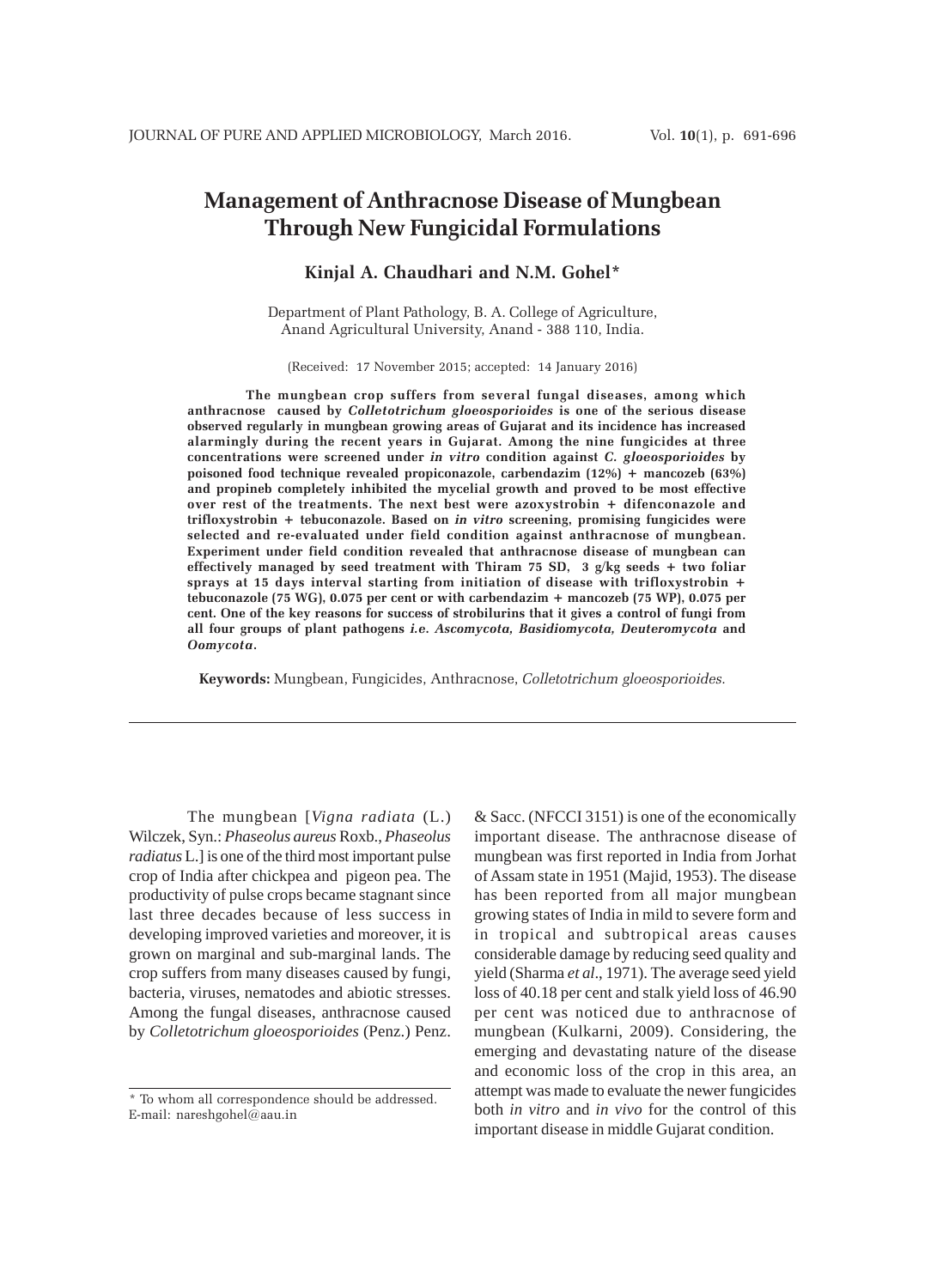#### **MATERIALS AND METHODS**

### *In vitro* **evaluation of fungicides against Colletotrichum gloeosporioides**

Nine fungicides belonging to different chemical groups at three different concentrations were tested for their efficacy *in vitro* against *C. gloeosporioides* using poisoned food technique (Nene and Thapliyal, 1979). The concentrations of fungicides taken were those of active ingredients present in commercial formulation. The required quantities of each test fungicides were incorporated in a conical flask containing 100 ml melted PDA medium so as to get required concentration in parts per million (ppm). The flask containing poisoned medium was well shaken to facilitate uniform mixture of fungicides, and then, from this 20 ml was poured in each sterilized Petriplates. On solidification of the medium, the plates were inoculated in the centre by placing 5 mm diameter mycelial culture block cut aseptically with the help of cork borer from 10 days old actively growing pure culture of *C. gloeosporioides* grown on PDA.. Three repetitions were kept for each concentration of respective fungicide. The inoculated plates were incubated in B.O.D. at  $27 \pm 2^0$ C temperature. The observations on linear growth of fungus were recorded at 24 h interval till the entire plate in control was completely covered with mycelium. The percent growth inhibition (PGI) of the pathogen over control was worked out by using formula given by Arora and Dwivedi (1979).

$$
PGI = \frac{100 (DC - DT)}{DC}
$$

Where,

PGI= Percent growth inhibition

DC= Average diameter of mycelial colony in control treatment (mm)

DT= Average diameter of mycelial colony in treated set (mm).

## **Management of anthracnose of mungbean through fungicides under field conditions**

Considering the importance of disease and variation in the recommendations of different fungicides by various workers for the control of anthracnose disease, a field experiment was conducted with the fungicides, which were found

effective under laboratory screening to test the relative field efficacy of different fungicides in controlling anthracnose disease of mungbean.

The field experiment was conducted at College Agronomy Farm, B. A. College of Agriculture, Anand Agricultural University, Anand during *kharif* 2014-15 in Randomized Block Design (RBD) with six treatments along with three replications using susceptible variety GM 4. All the recommended agronomical practices were followed during experimentation. The crop was sown with 45×15 cm spacing having gross plot size 3.0 x 1.5 mt. in the second week of July 2014. Seeds were treated with Thiram 75 SD, 3 g/kg seeds, prior to sowing. Two foliar sprays of fungicides were given, first at the initiation of the disease and second at 15 days after first spray. The intensity of anthracnose was recorded after seven days of each spray. Ten plants were selected randomly and labeled from each plot for scoring the disease intensity. The disease intensity was recorded by observing three trifoliate leaves, one each from basal, middle and upper portion of the plants. These selected plants were graded using 0-9 disease rating scale on the basis of percentage area of leaves infected by the pathogen (Mayee and Datar, 1986). The seed yield (kg/ha) was also recorded.

#### **Disease Rating Scale for mungbean anthracnose** Scale Description

0 No symptoms on leaves.

- 1 Small size lesions covering 1% or less of leaf area.
- 3 Small size lesions covering 1-10% of leaf area.
- 5 Lesions size big but not coalescing, covering 11-25% of the leaf area.
- 7 Lesions on leaves covering 26-50% of leaf area. Cankers on stem and pod infection.
- 9 Lesions on leaves covering 51% or more of leaf area. Defoliation of leaves, deep cankers on stem and pods, blighting of plant occurs.

The percent disease intensity (PDI) was calculated by using the formula given by Mayee and Datar (1986).

 $PDI = \frac{\text{Sum of numerical ratings}}{\text{No. of leaves observed x Maximum ratings (9)}} \times 100$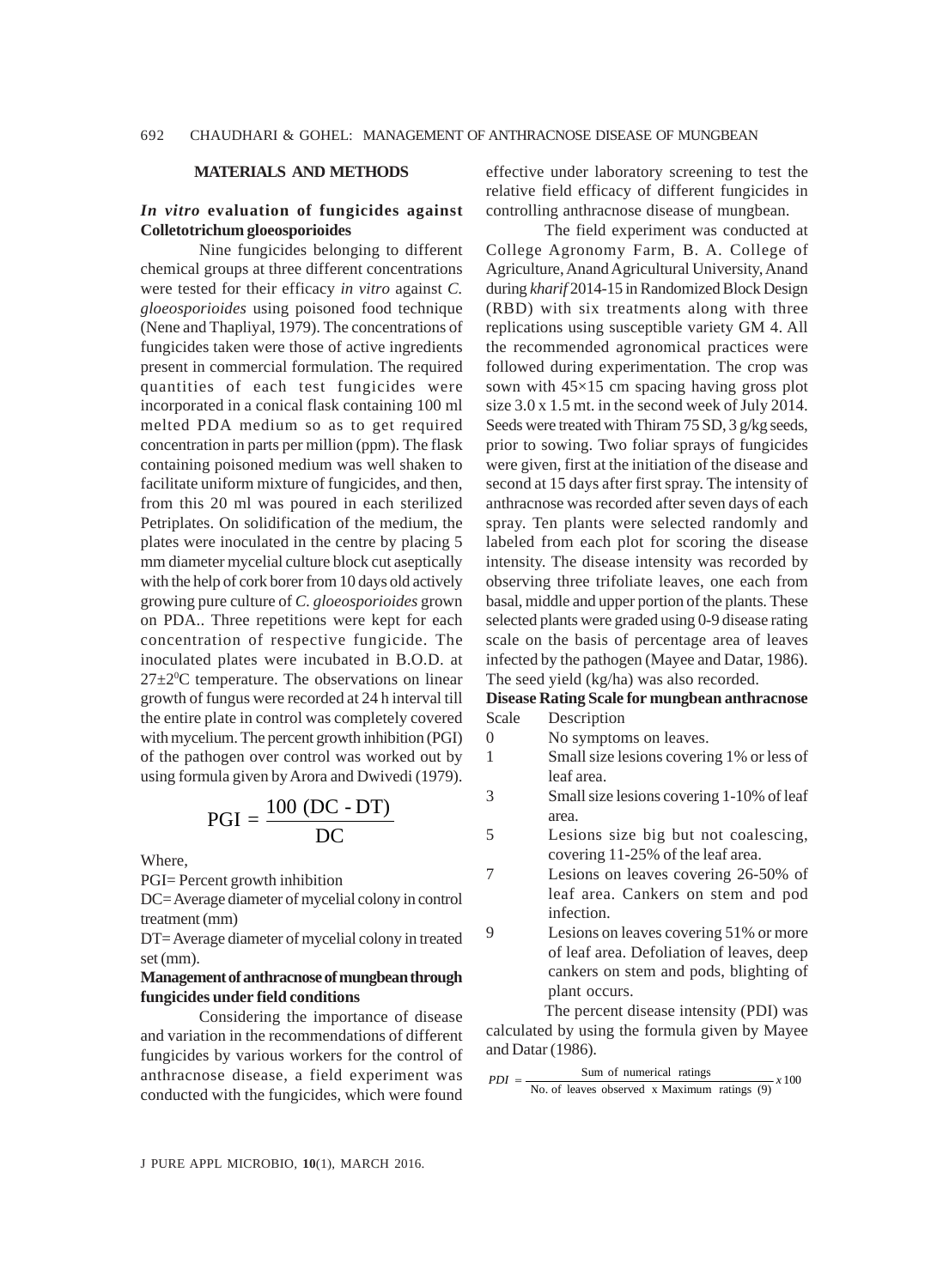## **RESULTS AND DISCUSSION**

The findings of the present study as well as relevant discussion have been presented under the following heads:

## **In vitro evaluation of fungicides against Colletotrichum gloeosporioides**

The screening of fungicides *in vitro* is very useful as it provides preliminary information about the bio-efficacy of fungicides against the pathogen. It saves time, labour, cost of testing costly fungicides in the field, and useful in planning of chemical control of the disease in field.

The observations on mycelial growth and percent growth inhibition (PGI) recorded after fifteen days of incubation are presented in Table 1. All the fungicides screened were found significantly superior in inhibiting the mycelial growth of *C. gloeosporioides* over control. Propiconazole (1000, 1500 ppm), carbendazim (12%) + mancozeb (63%) (1000, 2000, 2500 ppm) and propineb (2000 and 2500 ppm) completely inhibited the mycelial growth and thus appeared significantly superior over rest of the treatments. The next best treatments in order of merit in inhibiting mycelial growth was azoxystrobin (18.2%) + difenconazole (11.4%) at 500, 1000 and 1500 ppm concentration (84.90, 93.70 and 99.63%) which was at par with trifloxystrobin  $(25%) +$ tebuconazole (50%) at 500, 1000 and 1500 ppm concentration (87.08, 90.37 and 94.44%). The next best treatment was difenconazole at 500, 1000 and 1500 ppm concentration (81.38, 86.66 and 92.96%) followed by hexaconazole at 500, 1000 and 1500

| S.<br>No       | Fungicides                      | Conc. (ppm) | Av. mycelial growth<br>(mm) | Per cent Growth<br>Inhibition(PGI) |
|----------------|---------------------------------|-------------|-----------------------------|------------------------------------|
| $\mathbf{1}$   | Kresoxim methyl(45 SC)          | 500         | 65.00                       | 27.77                              |
|                |                                 | 1000        | 61.66                       | 31.48                              |
|                |                                 | 1500        | 56.66                       | 37.03                              |
| $\mathfrak{2}$ | Azoxystrobin $(18.2%) +$        | 500         | 13.58                       | 84.90                              |
|                | Difenconazole (11.4%) (29.6 SC) | 1000        | 5.66                        | 93.70                              |
|                |                                 | 1500        | 0.33                        | 99.63                              |
| 3              | Hexaconazole(5EC)               | 500         | 51.34                       | 42.95                              |
|                |                                 | 1000        | 48.00                       | 46.66                              |
|                |                                 | 1500        | 42.33                       | 52.96                              |
| 4              | Propiconazole(25 EC)            | 500         | 1.33                        | 98.51                              |
|                |                                 | 1000        | 0.00                        | 100                                |
|                |                                 | 1500        | 0.00                        | 100                                |
| 5              | Difenconazole(25 EC)            | 500         | 16.75                       | 81.38                              |
|                |                                 | 1000        | 12.00                       | 86.66                              |
|                |                                 | 1500        | 6.33                        | 92.96                              |
| 6              | Trifloxystrobin $(25%) +$       | 500         | 11.62                       | 87.08                              |
|                | Tebuconazole (50%) (75 WG)      | 1000        | 8.66                        | 90.37                              |
|                |                                 | 1500        | 5.00                        | 94.44                              |
| 7              | Chlorothalonil(75 WP)           | 1000        | 64.00                       | 28.88                              |
|                |                                 | 2000        | 60.00                       | 33.33                              |
|                |                                 | 2500        | 53.66                       | 40.37                              |
| $\,$ 8 $\,$    | Carbendazim $(12%) +$           | 1000        | 0.00                        | 100                                |
|                | Mancozeb (63%)(75 WP)           | 2000        | 0.00                        | 100                                |
|                |                                 | 2500        | 0.00                        | 100                                |
| 9              | Propineb(70 WP)                 | 1000        | 1.00                        | 98.88                              |
|                |                                 | 2000        | 0.00                        | 100                                |
|                |                                 | 2500        | 0.00                        | 100                                |
| 10             | Control                         |             | 90.00                       |                                    |
|                | S.Em.±                          |             | 1.08                        |                                    |
|                | C.D. at 5%                      |             | 3.06                        |                                    |

**Table 1.** *In vitro* screening of fungicides against *Colletotrichum gloeosporioides*

J PURE APPL MICROBIO*,* **10**(1), MARCH 2016.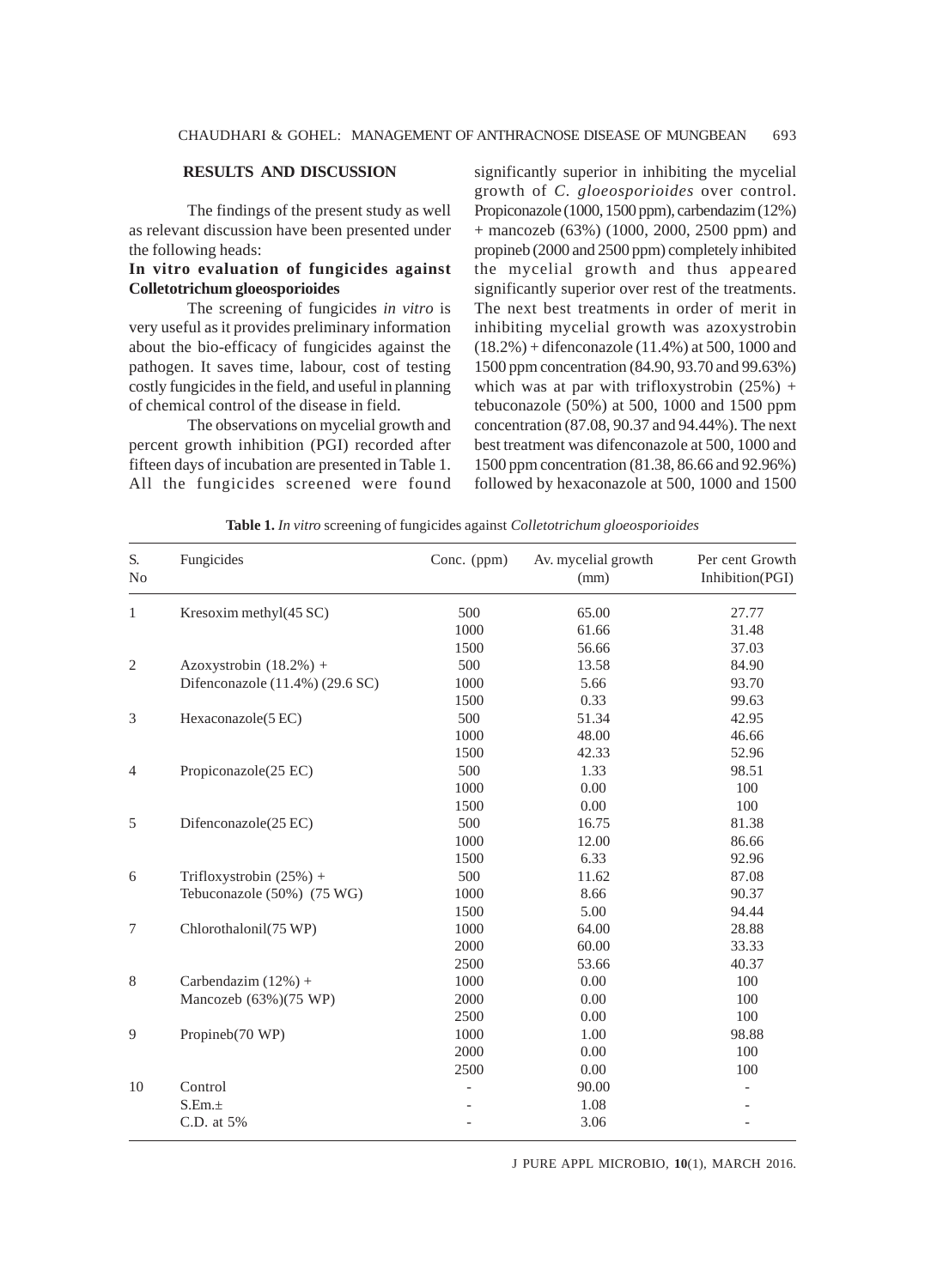| Azoxystrobin $(18.2\%)+D$ ifenconazole $(11.4\%)$<br>rifloxystrobin $(25\%)$ + Tebuconazole (50%)<br>Carbendazim $(12\%) + \text{Manoczeb} (63\%)$<br>Propiconazole<br>Propineb<br>Tr. Fungicides<br>ż.<br>H<br>H H H |                                                                                                                           |                                                                                    |                                                                                                              |                                                                                                          |                                           |                                                      |                                           |
|-----------------------------------------------------------------------------------------------------------------------------------------------------------------------------------------------------------------------|---------------------------------------------------------------------------------------------------------------------------|------------------------------------------------------------------------------------|--------------------------------------------------------------------------------------------------------------|----------------------------------------------------------------------------------------------------------|-------------------------------------------|------------------------------------------------------|-------------------------------------------|
|                                                                                                                                                                                                                       | Fungicide                                                                                                                 |                                                                                    | Dose                                                                                                         | Disease                                                                                                  | Percent                                   | Seed                                                 | Percent                                   |
|                                                                                                                                                                                                                       | formu-<br>lation                                                                                                          | Concentration<br>of a.i. $(\% )$                                                   | liter of water)<br>Formulation<br>(ml or $g\prime$ 10                                                        | intensity<br>$(\%)$                                                                                      | disease<br>control                        | yield<br>(kg/ha)                                     | increase<br>yield                         |
|                                                                                                                                                                                                                       | 29.6 SC                                                                                                                   |                                                                                    | $10.0\ \mathrm{m}$                                                                                           |                                                                                                          |                                           |                                                      |                                           |
|                                                                                                                                                                                                                       |                                                                                                                           | $\begin{array}{c} 0.03 \\ 0.025 \\ 0.075 \\ 0.075 \\ 0.075 \\ 0.10 \\ \end{array}$ |                                                                                                              | $\begin{array}{l} 17.00 \\ 21.16 \\ 8.43 \\ 11.83 \\ 25.00 \\ 1.23 \\ 55.00 \\ 1.33 \\ 3.86 \end{array}$ | 66.00<br>57.66<br>53.13<br>76.33<br>54.66 | 627<br>528<br>555<br>54257<br>5287<br>5287<br>540.00 | 32.21<br>18.58<br>50.35<br>45.47<br>17.47 |
|                                                                                                                                                                                                                       | $\begin{array}{l} 25 \, \mathrm{EC} \\ 75 \, \mathrm{W} \mathrm{G} \\ 75 \, \mathrm{WP} \\ 70 \, \mathrm{WP} \end{array}$ |                                                                                    | $\begin{array}{c} 10.0 \text{ }\mathrm{m} \\ 10.0 \text{ g} \\ 10.0 \text{ g} \\ 15.0 \text{ g} \end{array}$ |                                                                                                          |                                           |                                                      |                                           |
|                                                                                                                                                                                                                       |                                                                                                                           |                                                                                    |                                                                                                              |                                                                                                          |                                           |                                                      |                                           |
|                                                                                                                                                                                                                       |                                                                                                                           |                                                                                    |                                                                                                              |                                                                                                          |                                           |                                                      |                                           |
| Control (Untreated check)                                                                                                                                                                                             |                                                                                                                           |                                                                                    |                                                                                                              |                                                                                                          |                                           |                                                      |                                           |
| $3.$ Em. $\pm$                                                                                                                                                                                                        |                                                                                                                           |                                                                                    |                                                                                                              |                                                                                                          |                                           |                                                      |                                           |
| C.D. at 5%                                                                                                                                                                                                            |                                                                                                                           |                                                                                    |                                                                                                              |                                                                                                          |                                           |                                                      |                                           |

J PURE APPL MICROBIO*,* **10**(1), MARCH 2016.

Note: Seeds treated with Thiram 75 SD, 3 g/kg seeds, prior to sowing, except control treatment **Note:** Seeds treated with Thiram 75 SD, 3 g/kg seeds, prior to sowing, except control treatment.

ppm concentration with 42.95, 46.66 and 52.96 per cent growth inhibition, respectively.

The next best were chlorothalonil at 1000, 2000 and 2500 ppm concentration with 28.88, 33.33 and 40.37 per cent and kresoxim methyl at 500, 1000 and 1500 concentration with 27.77, 31.48 and 37.03 per cent growth inhibition, respectively.

Effectiveness of the fungicides found promising in present *in vitro* study can be attributed to their mode of action leading to adverse effect on growth and development of *C. gloeosporioides*.

Propiconazole is fungicide of triazole group. They cause demethylation of C-14 during ergosterol biosynthesis leading to accumulation of C-14 methyl sterols. The biosynthesis of these ergosterols is critical to the formation of cell walls of fungi. Lack of normal sterol production slows or stops the growth of fungus and preventing further infection and/or invasion of host tissues.

The compound product *i.e.* carbendazim (12%) + mancozeb (63%) was also superior among all other treatments. Mancozeb acts by contact action. It is fungitoxic when exposed to air, converted into an isothiocyanate, which inactivates the sulphahydral groups of enzymes in fungi, causing disturbance in fungal enzyme functioning. Carbendazim having systemic activity acts by inhibiting fungal mitotic microtubule formation resulting in inhibiting the development of fungal germtube and growth of mycelium.

Shovan *et al*. (2008) evaluated five fungicides *viz*., propiconazole 25 EC, carboxin-200, iprodione 50 WP, mancozeb and cupravit at 100, 200 and 400 ppm concentration for their efficacy against *C. dematium* causing anthracnose of soybean and found complete inhibition with propiconazole 25 EC at all the tested concentration. Tasiwal *et al.* (2009) revealed that carbendazim at three different concentration (0.05, 0.1 and 0.15 %) found effective among all the tested chemicals in inhibiting mycelial growth of *C. gloeosporioides*.

Jagtap *et al*. (2013) screened nine fungicides under *in vitro* against *C. truncatum*, incitant of anthracnose/ pod blight of soybean and found least mean colony diameter (7.52 mm) and highest inhibition (91.63%) of mycelial growth with carbendazim over untreated control, followed by mancozeb, which recorded mean colony diameter of 10.38 mm and mycelial growth inhibition of 88.45

694 CHAUDHARI & GOHEL: MANAGEMENT OF ANTHRACNOSE DISEASE OF MUNGBEAN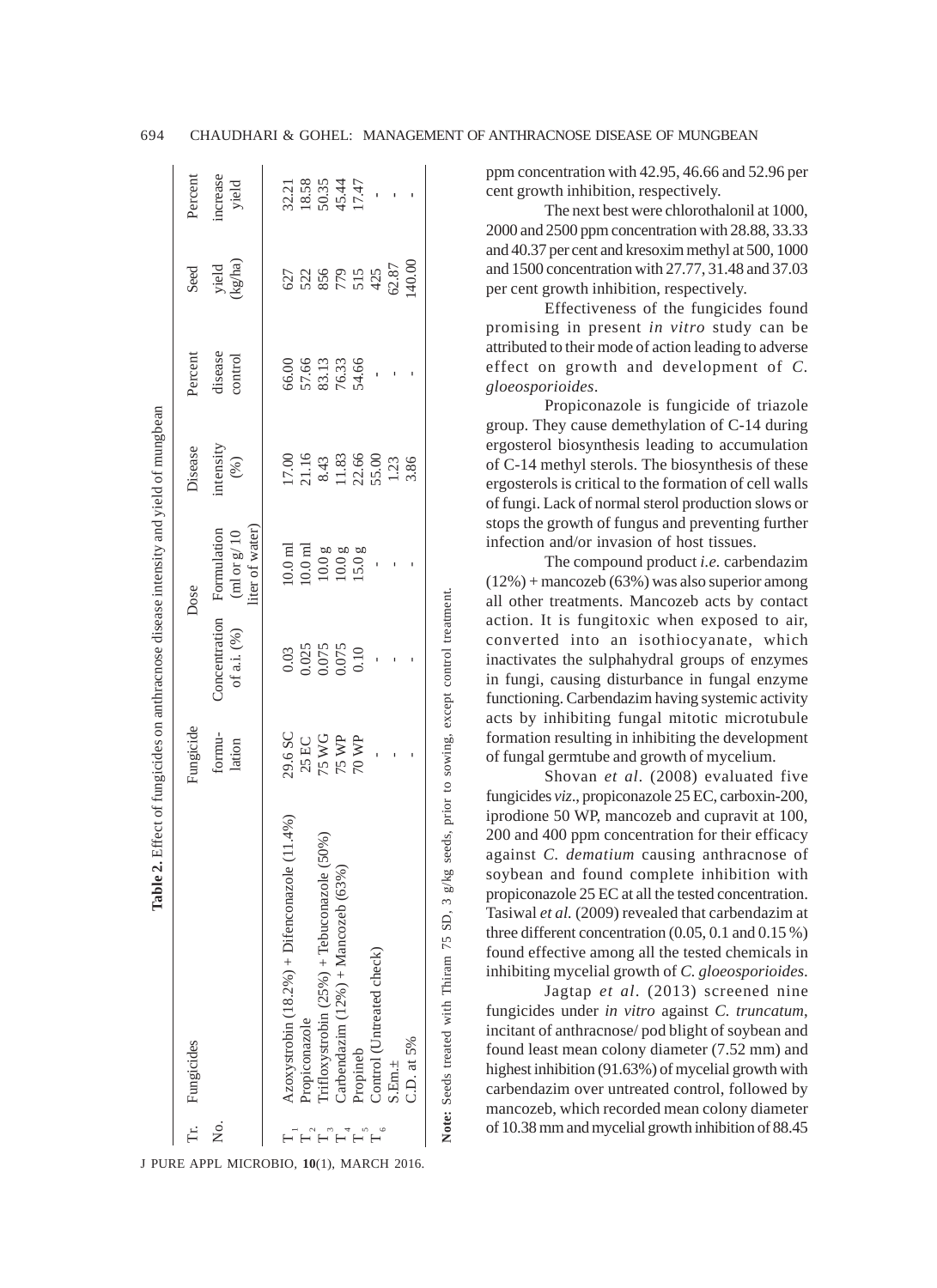per cent. Thus, the results of earlier workers are also in line with the results obtained in the present investigations.

#### **Management of anthracnose of mungbean through fungicides under field conditions**

The data presented in Table 2 revealed that all the treatments significantly reduced the disease intensity as compared to control. Among them, trifloxystrobin (25%) + tebuconazole (50%), 0.075% was found significantly superior over the rest of treatments showing minimum (8.43%) disease intensity with maximum (83.13%) disease control (Plate 12).

The next best treatment was carbendazim (12%) + mancozeb (63%), 0.075% showed disease intensity of 11.83 per cent followed by azoxystrobin  $(18.2)$  + difenconazole  $(11.4%)$ , 0.03% showed disease intensity of 17.00 per cent. Treatment of propiconazole, 0.025% and propineb, 0.1% were found mediocre with disease intensity of 21.16 and 22.66 per cent, respectively.

Regarding seed yield, the treatment effects were significant. Trifloxystrobin + tebuconazole, 0.075% was found significantly superior in obtaining highest yield (856 kg/ha). The next best treatment was carbendazim + mancozeb, 0.075% (779 kg/ha) followed by azoxystrobin + difenconazole, 0.03% (627 kg/ha). The rest of the treatment, propiconazole, 0.025% (522 kg/ha) which was at par with propineb, 0.1% (515 kg/ha) were moderately effective over control treatment (425 kg/ha).

In the present study, trifloxystrobin + tebuconazole, 0.075% was found significantly superior in reducing anthracnose disease and achieving the higher yield over rest of the treatments. The next effective treatment was carbendazim + mancozeb, 0.075% followed by azoxystrobin + difenconazole, 0.03%.

The more or less similar result was found by Ingle *et al*. (2014). They advocated two sprays of tebuconazole (0.1%) at 25 days interval for management of Colletotrichum leaf spot of soybean followed by propiconazole (0.1%), hexaconazole (0.05%) and azoxystrobin (0.1%). Ahiladevi and Prakasam (2013) studied the bioefficacy of azoxystrobin 25 SC at the rate of 100, 125, and 150 g a.i./ha against chilli anthracnose disease under field conditions and found maximum control of disease with 150 g a.i./ha.

Jagtap *et al*. (2013) conducted experiment to control *C. truncatum* causing anthracnose/ pod blight of soybean with fungicides and found carbandazim, 0.1% recorded minimum disease intensity (19.55%) and pod infection (9.63%), with highest seed yield (2605 kg/ha) followed by mancozeb, 0.1% which recorded the minimum disease intensity (21.50%) and pod infection (10.78%). Kumbhar and More (2013) studied the efficacy of five fungicides of triazole group *viz*., tebuconazole 25.9 EC, difenconazole 25 EC, hexaconazole 5 SC, tricyclazole 75 WP and propiconazole 25 EC against fruit rot disease of chilli. Fungicide, tebuconazole appeared the most effective among the fungicides tested, with reduction in fruit rot incidence and intensity to the tune of 69.96% and 73.56%, respectively over unsprayed control.

The new generation fungicides *i.e*. strobilurins (*i.e*. azoxystrobin and trifloxystrobin) are mostly contact fungicides as they absorbed into cuticle and not transported any further. The strobilurins act by inhibiting mitochondrial respiration of fungi. One of the key reasons for success of strobilurins that it gives a control of fungi from all four groups of plant pathogens *i.e*. *Ascomycota, Basidiomycota, Deuteromycota* and *Oomycota*.

#### **REFERENCES**

- 1. Ahiladevi, P. and Prakasam, V. Bioefficacy of azoxystrobin 25 SC along with bioagents against chilli anthracnose disease under field conditions. *Pest Management in Horticultural Ecosystems*, 2013; **19**(1): 57-62.
- 2. Arora, D. K. and Dwivedi, R. S. Rhizosphere fungi of *Lens esculenta* Moench antagonistic to *Sclerotium rolfsii* Sacc. *Soil Biology and Biochemistry*, 1979; **11**(6): 563-566.
- 3. Ingle, Y. V., Patil, C. U. and Ingle, T. K. Effect of fungicides and plant resistance activator on *Colletotrichum* leaf spot of soybean. *The Bioscan***,** 2014; **9**(3): 1187-1190.
- 4. Jagtap, G. P., Gavate, D. C. and Dev, U. Management of *Colletotrichum truncatum* causing anthracnose/ pod blight of soybean by fungicides. *Indian Phytopath*., 2013; **66**(2): 177- 181.
- 5. Kulkarni, S. A. Epidemiology and integrated management of anthracnose of green gram. 2009; M.Sc. (Agri.) Thesis submitted to UAS,

J PURE APPL MICROBIO*,* **10**(1), MARCH 2016.